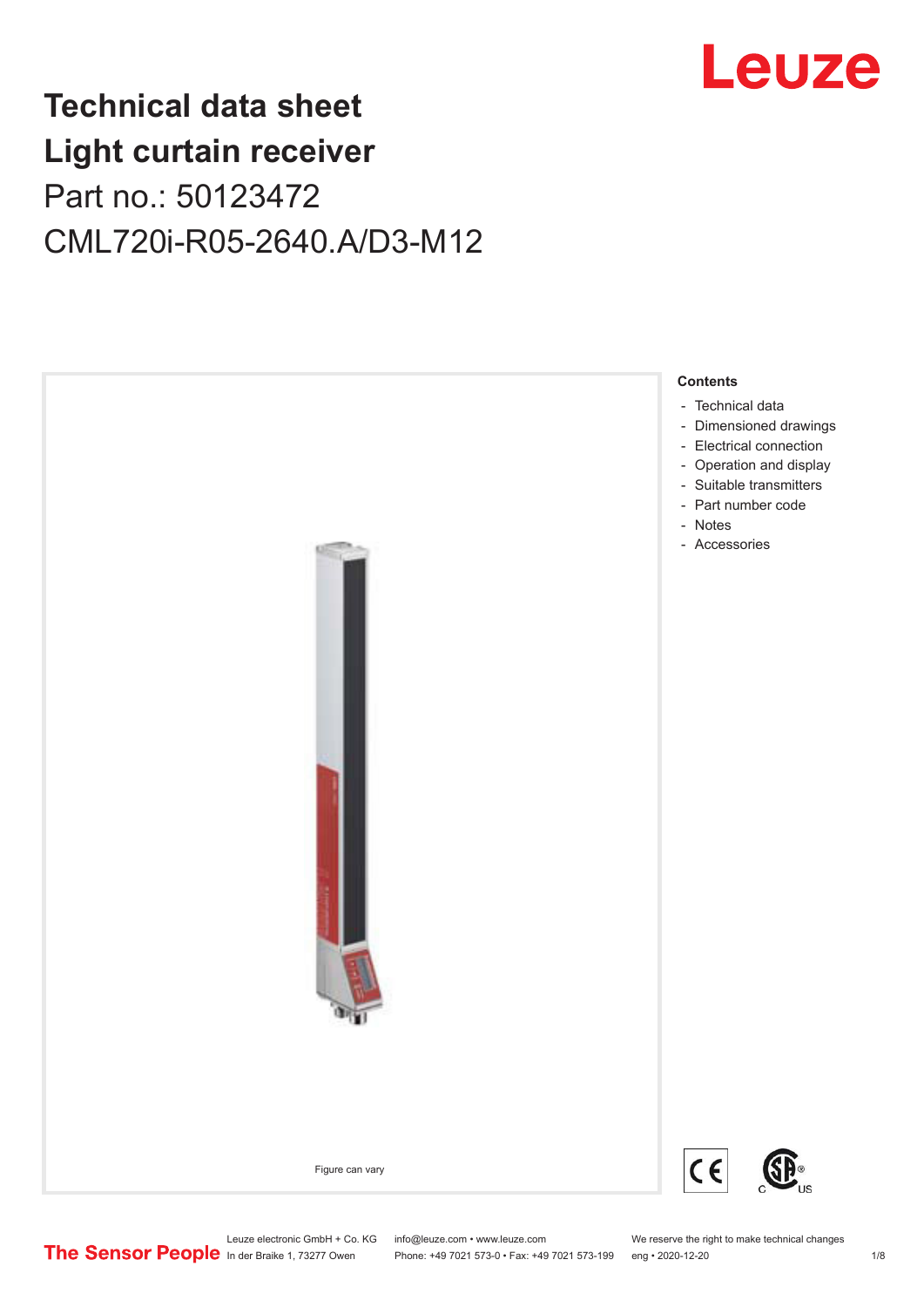### <span id="page-1-0"></span>**Technical data**

# Leuze

| <b>Basic data</b>                              |                                                                    |
|------------------------------------------------|--------------------------------------------------------------------|
| <b>Series</b>                                  | 720                                                                |
| <b>Operating principle</b>                     | Throughbeam principle                                              |
| Device type                                    | Receiver                                                           |
| <b>Contains</b>                                | 2x BT-NC sliding block                                             |
| Application                                    | Object measurement                                                 |
| <b>Special version</b>                         |                                                                    |
| <b>Special version</b>                         | Crossed-beam scanning                                              |
|                                                | Diagonal-beam scanning                                             |
|                                                | Parallel-beam scanning                                             |
| <b>Optical data</b>                            |                                                                    |
| <b>Operating range</b>                         | Guaranteed operating range                                         |
| <b>Operating range</b>                         | 0.13.5m                                                            |
| <b>Operating range limit</b>                   | Typical operating range                                            |
| <b>Operating range limit</b>                   | 0.14.5m                                                            |
| <b>Measurement field length</b>                | 2.640 mm                                                           |
| <b>Number of beams</b>                         | 528 Piece(s)                                                       |
| Beam spacing                                   | 5 <sub>mm</sub>                                                    |
| Measurement data                               |                                                                    |
| Minimum object diameter                        | $10 \text{ mm}$                                                    |
| <b>Electrical data</b>                         |                                                                    |
|                                                |                                                                    |
| <b>Protective circuit</b>                      | Polarity reversal protection                                       |
|                                                | Short circuit protected                                            |
|                                                | <b>Transient protection</b>                                        |
|                                                |                                                                    |
| Performance data<br>Supply voltage $U_{\rm B}$ | 18  30 V, DC                                                       |
| <b>Residual ripple</b>                         | 0  15 %, From $U_{\rm B}$                                          |
| <b>Open-circuit current</b>                    | 0  435 mA, The specified values refer                              |
|                                                | to the entire package consisting of trans-<br>mitter and receiver. |
|                                                |                                                                    |
| Inputs/outputs selectable                      |                                                                    |
| Output current, max.                           | 100 mA                                                             |
| Input resistance                               | $6,000 \Omega$                                                     |
| Number of inputs/outputs selectable 2 Piece(s) |                                                                    |
| Type                                           | Inputs/outputs selectable                                          |
| Voltage type, outputs                          | <b>DC</b>                                                          |
| Switching voltage, outputs                     | Typ. $U_R / 0 V$                                                   |
| Switching voltage, inputs                      | high: $\geq 6V$                                                    |
|                                                | $low: 4V$                                                          |
|                                                |                                                                    |
| Input/output 1<br>Activation/disable delay     | 1 <sub>ms</sub>                                                    |
|                                                |                                                                    |
| <b>Timing</b>                                  |                                                                    |
| Cycle time                                     | 16.24 ms                                                           |
| Response time per beam                         | $30 \mu s$                                                         |
| <b>Interface</b>                               |                                                                    |
| <b>Type</b>                                    | RS 485 Modbus                                                      |
|                                                |                                                                    |
| <b>RS 485</b><br><b>Function</b>               | Process                                                            |
|                                                |                                                                    |

| <b>Service interface</b> |                                   |                               |
|--------------------------|-----------------------------------|-------------------------------|
|                          | Type                              | IO-Link                       |
|                          | <b>IO-Link</b>                    |                               |
|                          | <b>Function</b>                   | Configuration via software    |
|                          |                                   | Service                       |
|                          |                                   |                               |
|                          | <b>Connection</b>                 |                               |
|                          | <b>Number of connections</b>      | 2 Piece(s)                    |
|                          | <b>Plug outlet</b>                | Axial                         |
|                          | <b>Connection 1</b>               |                               |
|                          | <b>Function</b>                   | Configuration interface       |
|                          |                                   | Connection to transmitter     |
|                          |                                   | Signal IN                     |
|                          |                                   | Signal OUT                    |
|                          |                                   | Voltage supply                |
|                          | Type of connection                | Connector                     |
|                          | <b>Thread size</b>                | M12                           |
|                          | <b>Type</b>                       | Male                          |
|                          | <b>Material</b>                   | Metal                         |
|                          | No. of pins                       | 8-pin                         |
|                          | Encoding                          | A-coded                       |
|                          | <b>Connection 2</b>               |                               |
|                          | <b>Function</b>                   | <b>BUS IN</b>                 |
|                          |                                   | <b>BUS OUT</b>                |
|                          | <b>Type of connection</b>         | Connector                     |
|                          | <b>Thread size</b>                | M12                           |
|                          | <b>Type</b>                       | Female                        |
|                          | <b>Material</b>                   | Metal                         |
|                          | No. of pins<br>Encoding           | 5-pin<br>B-coded              |
|                          |                                   |                               |
|                          | Mechanical data                   |                               |
|                          | Design                            | Cubic                         |
|                          | Dimension (W x H x L)             | 29 mm x 35.4 mm x 2,715 mm    |
|                          | <b>Housing material</b>           | Metal                         |
|                          | <b>Metal housing</b>              | Aluminum<br>Plastic           |
|                          | Lens cover material<br>Net weight | $2,700$ g                     |
|                          | <b>Housing color</b>              | Silver                        |
|                          | Type of fastening                 | Groove mounting               |
|                          |                                   | Via optional mounting device  |
|                          |                                   |                               |
|                          | <b>Operation and display</b>      |                               |
|                          | Type of display                   | LED                           |
|                          |                                   | OLED display                  |
|                          | <b>Number of LEDs</b>             | 2 Piece(s)                    |
|                          | Type of configuration             | Software                      |
|                          | <b>Operational controls</b>       | Teach-in<br>Membrane keyboard |
|                          |                                   |                               |
|                          | <b>Environmental data</b>         |                               |
|                          | Ambient temperature, operation    | $-3060 °C$                    |
|                          | Ambient temperature, storage      | $-4070 °C$                    |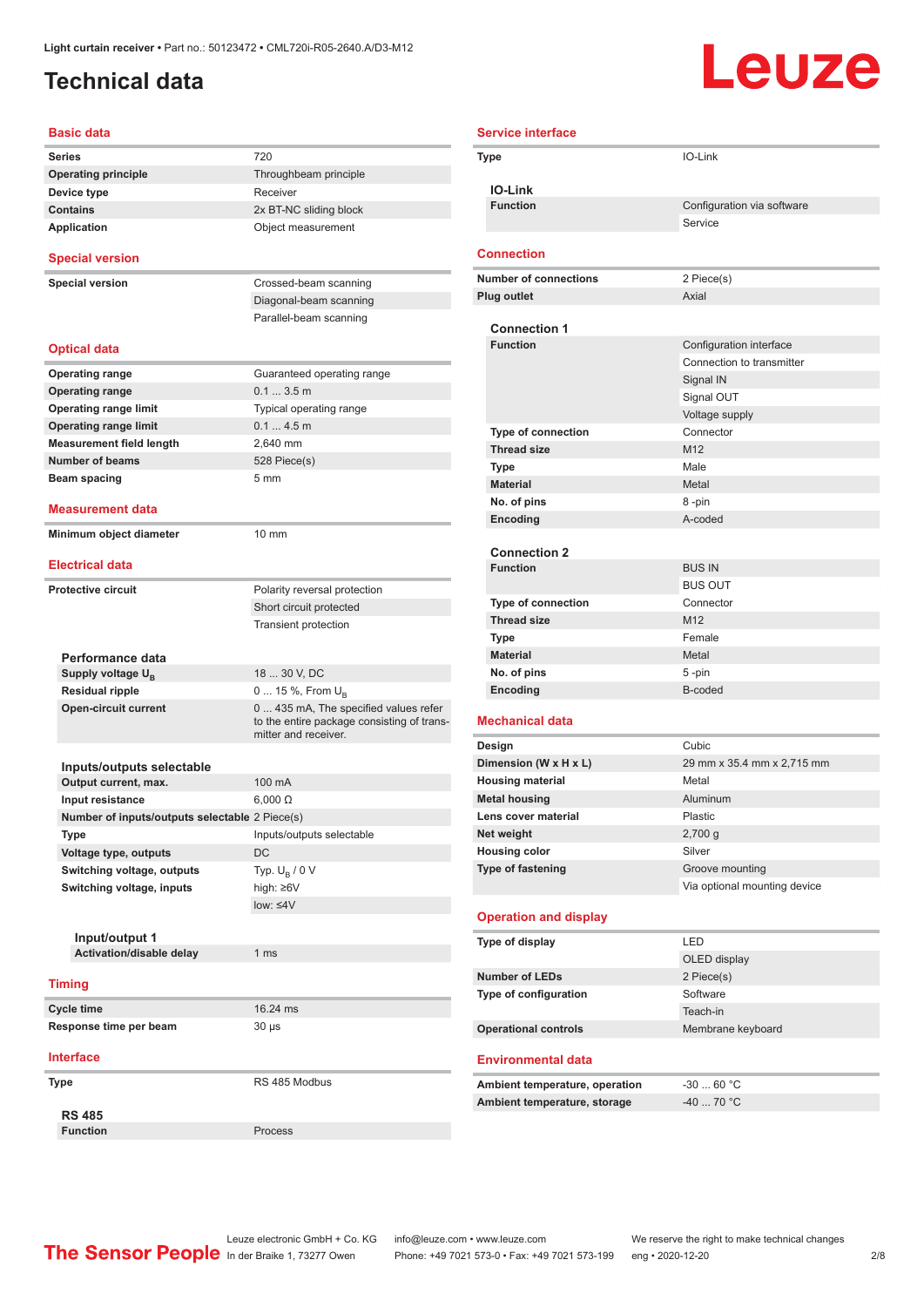## **Technical data**

# Leuze

#### **Certifications**

| Degree of protection     | IP 65         |
|--------------------------|---------------|
| <b>Protection class</b>  | Ш             |
| <b>Certifications</b>    | c CSA US      |
| <b>Standards applied</b> | IEC 60947-5-2 |
|                          |               |

#### **Classification**

| <b>Customs tariff number</b> | 90314990 |
|------------------------------|----------|
| eCl@ss 5.1.4                 | 27270910 |
| eCl@ss 8.0                   | 27270910 |
| eCl@ss 9.0                   | 27270910 |
| eCl@ss 10.0                  | 27270910 |
| eCl@ss 11.0                  | 27270910 |
| <b>ETIM 5.0</b>              | EC002549 |
| <b>ETIM 6.0</b>              | EC002549 |
| <b>ETIM 7.0</b>              | EC002549 |
|                              |          |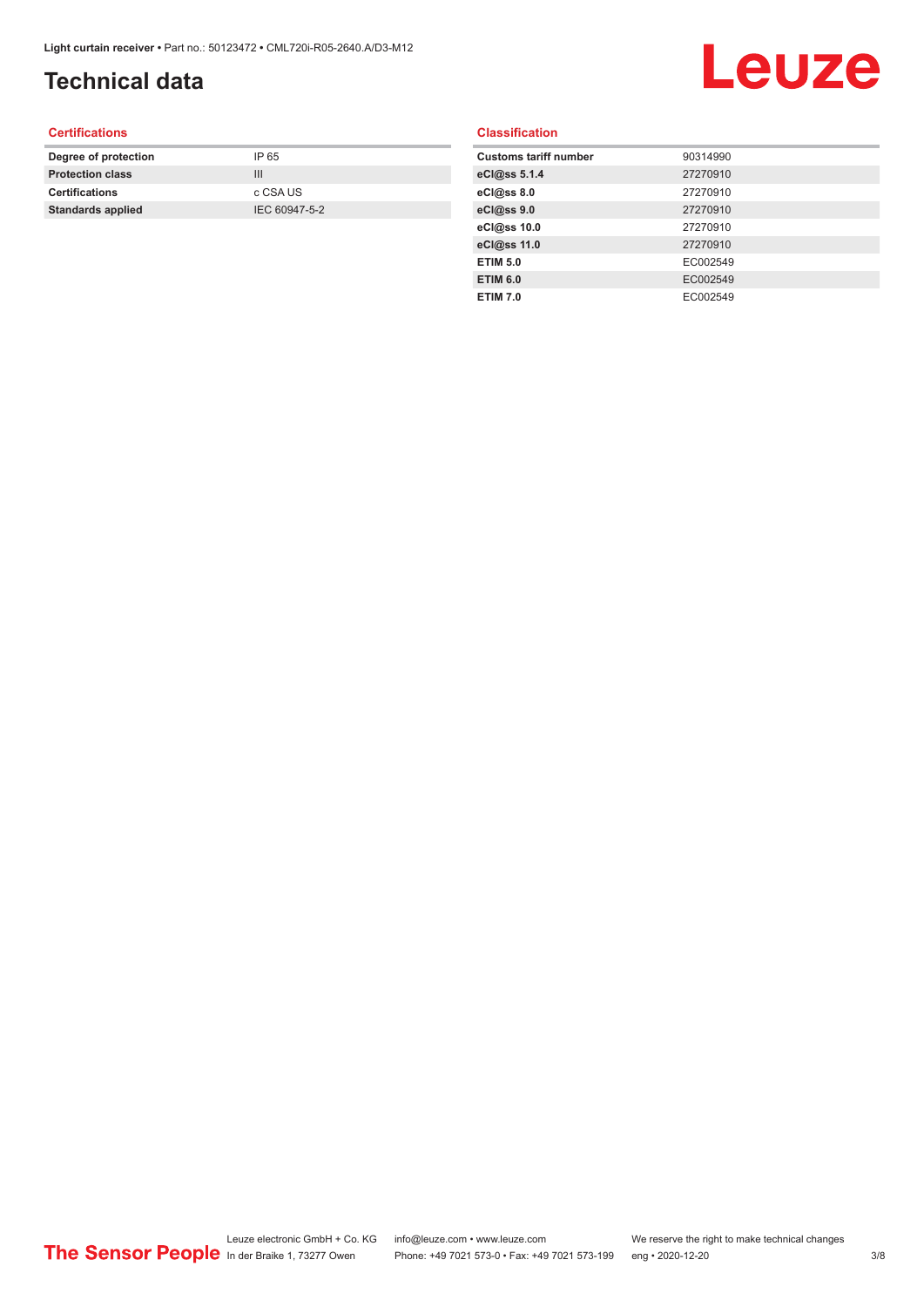#### <span id="page-3-0"></span>**Dimensioned drawings**

All dimensions in millimeters



#### A Beam spacing 5 mm

- B Measurement field length 2640 mm
- F M6 thread
- G Fastening groove
- L Profile length 2648 mm
- T Transmitter
- R Receiver
- Y 2.5 mm

# **Leuze**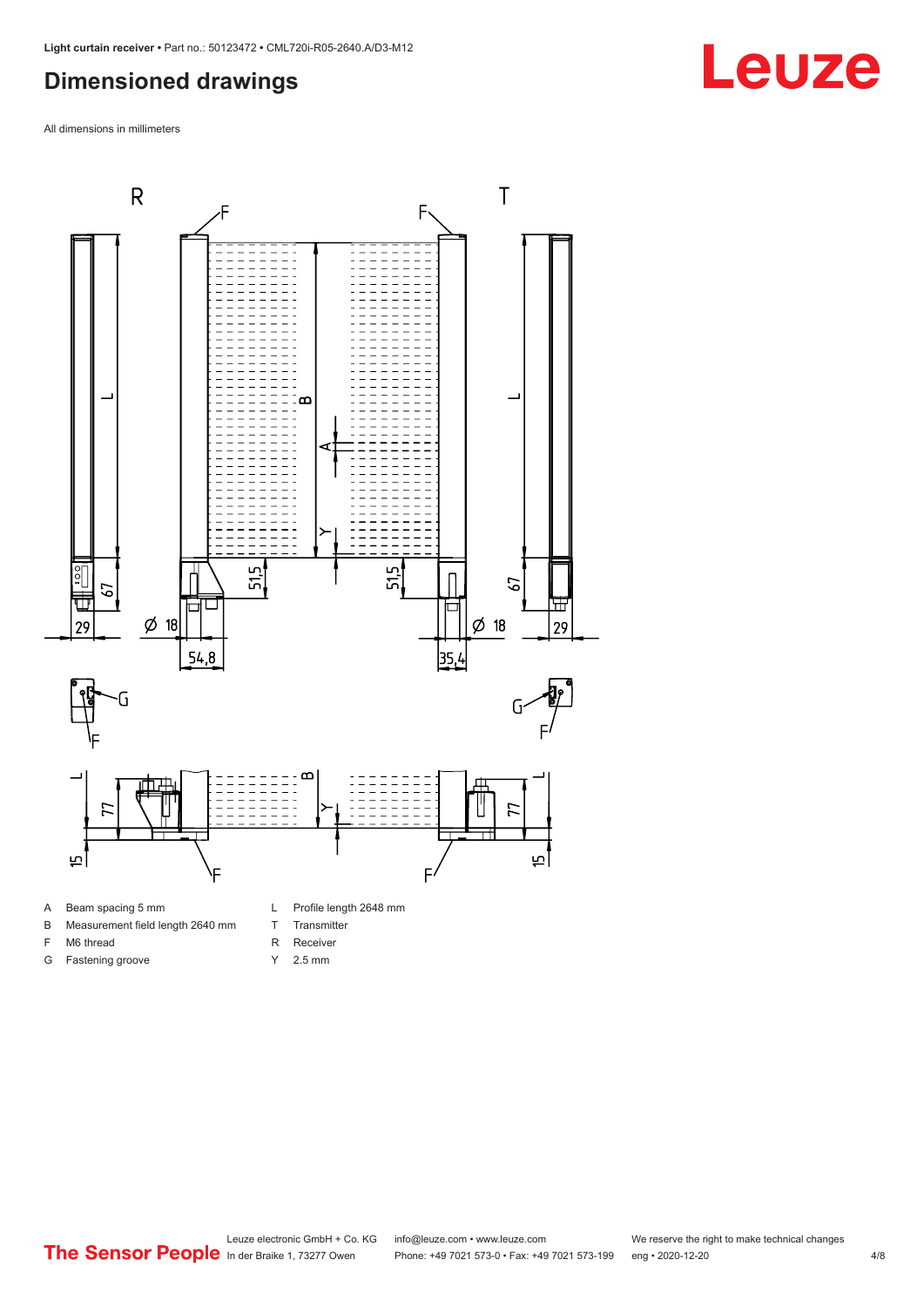#### <span id="page-4-0"></span>**Dimensioned drawings**





A PWR / SW IN / OUT B BUS IN / OUT

## **Electrical connection**

#### **Connection 1**

| <b>Function</b>    | Configuration interface   |
|--------------------|---------------------------|
|                    | Connection to transmitter |
|                    | Signal IN                 |
|                    | Signal OUT                |
|                    | Voltage supply            |
| Type of connection | Connector                 |
| <b>Thread size</b> | M <sub>12</sub>           |
| <b>Type</b>        | Male                      |
| <b>Material</b>    | Metal                     |
| No. of pins        | 8-pin                     |
| Encoding           | A-coded                   |

#### **Pin Pin assignment**

|                | $V +$            |  |  |
|----------------|------------------|--|--|
| $\overline{2}$ | I/O <sub>1</sub> |  |  |
| 3              | <b>GND</b>       |  |  |
| $\overline{4}$ | IO-Link          |  |  |
| 5              | I/O <sub>2</sub> |  |  |
| 6              | RS 485 Tx+       |  |  |
|                | RS 485 Tx+       |  |  |
| 8              | <b>FE/SHIELD</b> |  |  |
|                |                  |  |  |



#### **Connection 2**

| <b>Function</b>    | <b>BUS IN</b>  |
|--------------------|----------------|
|                    | <b>BUS OUT</b> |
| Type of connection | Connector      |
| <b>Thread size</b> | M12            |
| <b>Type</b>        | Female         |
| <b>Material</b>    | Metal          |
| No. of pins        | $5 - pin$      |
| Encoding           | B-coded        |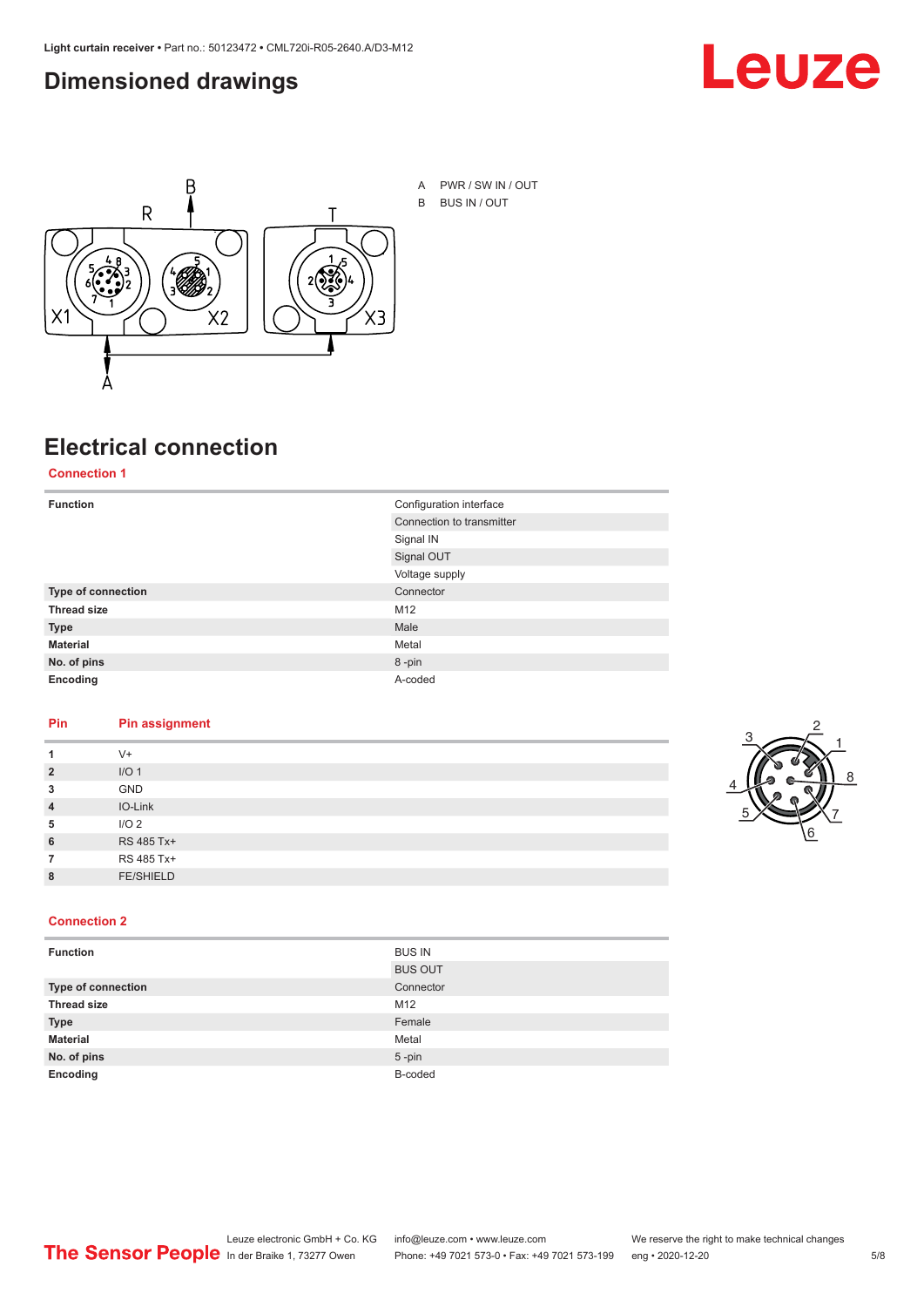## <span id="page-5-0"></span>**Electrical connection**

| Pin | Pin assignment   |  |
|-----|------------------|--|
|     | $V +$            |  |
|     | Tx-              |  |
| 3   | PB GND           |  |
|     | $Tx+$            |  |
| 5   | <b>FE/SHIELD</b> |  |

## **Operation and display**

| <b>LED</b>     | <b>Display</b>           | <b>Meaning</b>                         |
|----------------|--------------------------|----------------------------------------|
|                | Green, continuous light  | Operational readiness                  |
|                | Green, flashing          | Teach / error                          |
| $\overline{2}$ | Yellow, continuous light | Light path free, with function reserve |
|                | Yellow, flashing         | No function reserve                    |
|                | Off                      | Object detected                        |

#### **Suitable transmitters**

| Part no. | <b>Designation</b>         | <b>Article</b>               | <b>Description</b>                                                      |
|----------|----------------------------|------------------------------|-------------------------------------------------------------------------|
| 50119400 | CML720i-T05-<br>2640.A-M12 | Light curtain<br>transmitter | Operating range: 0.1  3.5 m<br>Connection: Connector, M12, Axial, 5-pin |

### **Part number code**

Part designation: **CML7XXi-YZZ-AAAA.BCCCDDD-EEEFFF**

| <b>CML</b>  | <b>Operating principle</b><br>Measuring light curtain                                                                                     |
|-------------|-------------------------------------------------------------------------------------------------------------------------------------------|
| 7XXi        | <b>Series</b><br>720i: 720i series<br>730i: 730i series                                                                                   |
| Y           | Device type<br>T: transmitter<br>R: receiver                                                                                              |
| <b>ZZ</b>   | <b>Beam spacing</b><br>$05:5$ mm<br>10:10 mm<br>20:20 mm<br>40:40 mm                                                                      |
| <b>AAAA</b> | Measurement field length [mm], dependent on beam spacing                                                                                  |
| B           | Equipment<br>A: connector outlet, axial<br>R: rear connector outlet                                                                       |
| <b>CCC</b>  | Interface<br>L: IO-Link<br>/CN: CANopen<br>/PB: PROFIBUS<br>/PN: PROFINET<br>/CV: Analog current and voltage output<br>/D3: RS 485 Modbus |

**Leuze**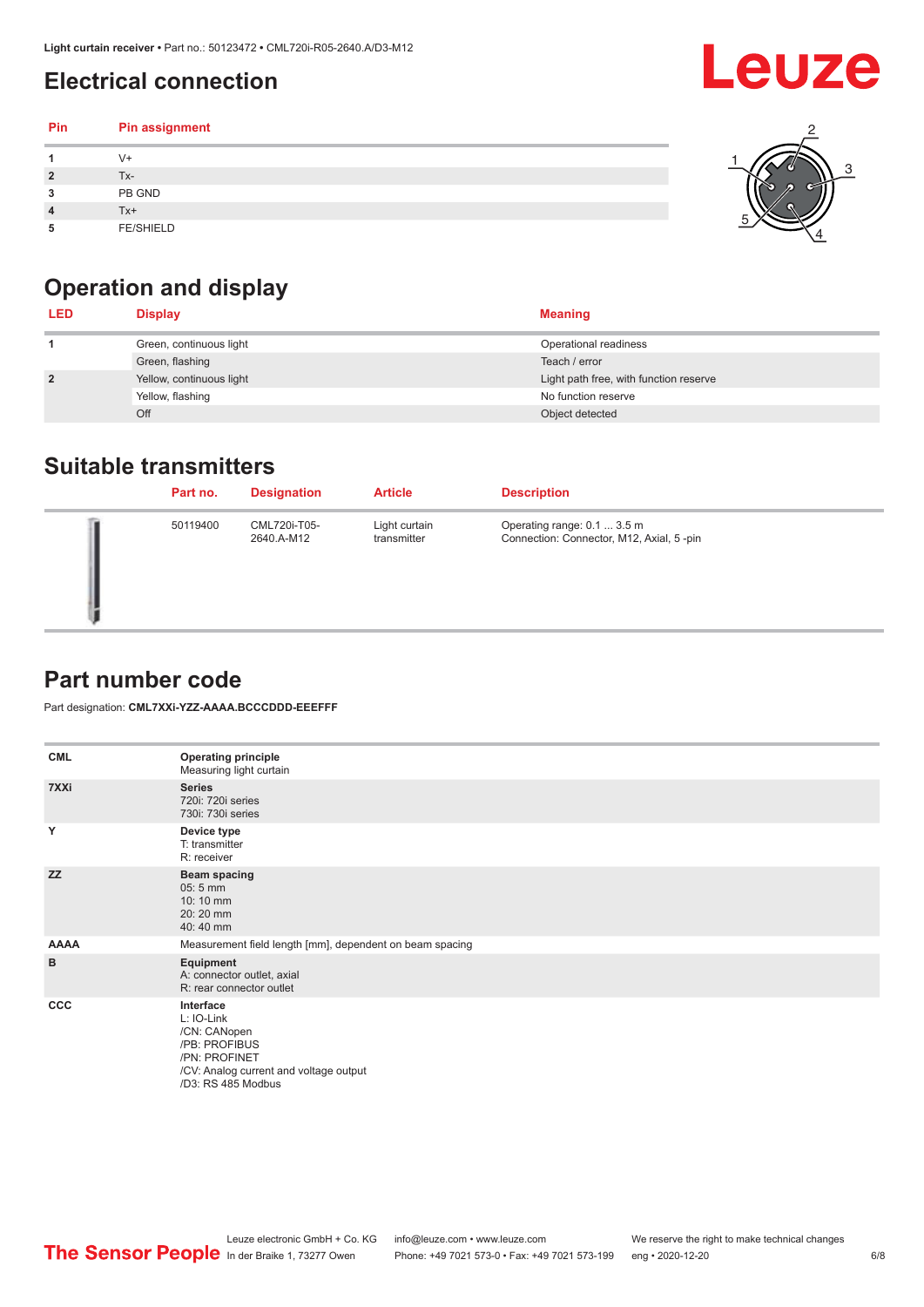#### <span id="page-6-0"></span>**Part number code**



| <b>DDD</b> | <b>Special equipment</b><br>-PS: Power Setting                                                  |
|------------|-------------------------------------------------------------------------------------------------|
| <b>EEE</b> | <b>Electrical connection</b><br>M12: M12 connector                                              |
| <b>FFF</b> | -EX: Explosion protection                                                                       |
|            |                                                                                                 |
|            | <b>Note</b>                                                                                     |
|            | $\&$ A list with all available device types can be found on the Leuze website at www.leuze.com. |

#### **Notes**

| $\%$ The product may only be put into operation by competent persons.<br>₿ Only use the product in accordance with its intended use. | $\%$ This product is not a safety sensor and is not intended as personnel protection. |
|--------------------------------------------------------------------------------------------------------------------------------------|---------------------------------------------------------------------------------------|



#### **For UL applications:**

ª For UL applications, use is only permitted in Class 2 circuits in accordance with the NEC (National Electric Code). ª These proximity switches shall be used with UL Listed Cable assemblies rated 30V, 0.5A min, in the field installation, or equivalent (categories: CYJV/ CYJV7 or PVVA/PVVA7)

#### **Accessories**

## Connection technology - Connection cables

|         | Part no. | <b>Designation</b>     | <b>Article</b>   | <b>Description</b>                                                                                                                                         |
|---------|----------|------------------------|------------------|------------------------------------------------------------------------------------------------------------------------------------------------------------|
| ▤<br>WD | 50132079 | KD U-M12-5A-V1-<br>050 | Connection cable | Connection 1: Connector, M12, Axial, Female, A-coded, 5-pin<br>Connection 2: Open end<br>Shielded: No<br>Cable length: 5,000 mm<br>Sheathing material: PVC |

#### Connection technology - Y distribution cables

|        |   | Part no. | <b>Designation</b>          | <b>Article</b>        | <b>Description</b>                                                                                                                                                                                                                                                                                  |
|--------|---|----------|-----------------------------|-----------------------|-----------------------------------------------------------------------------------------------------------------------------------------------------------------------------------------------------------------------------------------------------------------------------------------------------|
| 圔<br>⋿ | Ø | 50118183 | K-Y1 M12A-5m-<br>M12A-S-PUR | Interconnection cable | Connection 1: Connector, M12, Axial, Female, A-coded, 5-pin<br>Connection 2: Connector, M12, Axial, Male, A-coded, 5-pin<br>Connection 3: Connector, M12, Axial, Female, A-coded, 8-pin<br>Shielded: Yes<br>Cable length fork 1: 5,000 mm<br>Cable length fork 2: 150 mm<br>Sheathing material: PUR |